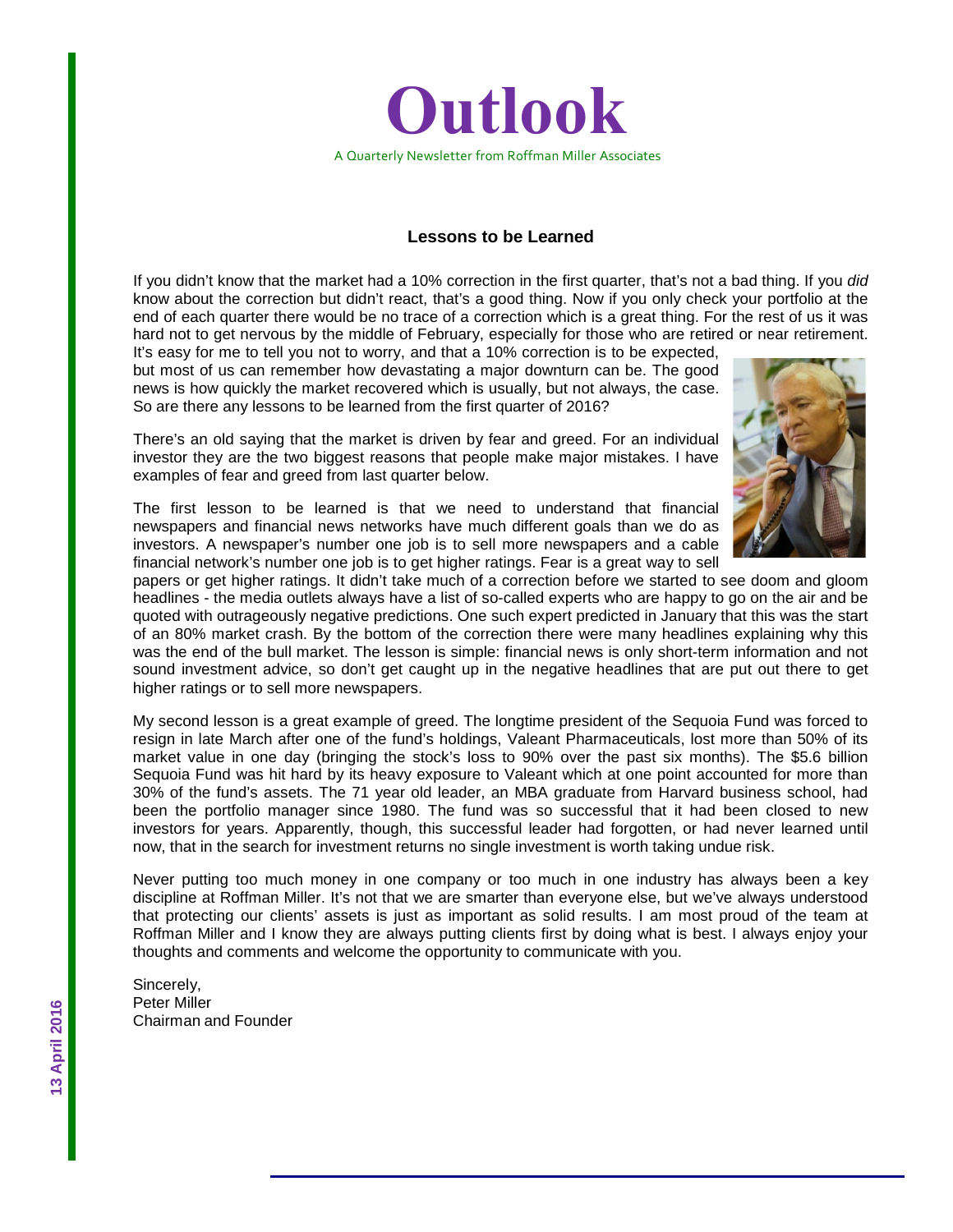#### **Negative Interest Rates**

Historically low interest rates have perplexed savers for more years than we care to admit. Earning a low rate on your savings is one thing, but the idea of *paying* someone to hold your money has taken the cake as the most confusing and disappointing thing going on in the global fixed income markets.

Negative Interest Rate Policy (NIRP) has now surpassed Zero Interest Rate Policy (ZIRP) as the new extreme in monetary policy. NIRP is a Central Bank policy of discouraging large banking institutions from holding excessive capital reserves essentially by charging the banks to do so. In theory, this will incentivize banks to make more productive use of that capital – in other words, the policy is geared to force banks to lend money instead of hoarding it. Of course, central bank policy affects the capital markets in this case by allowing other short-term securities to only have to offer negligible yields and still be attractive compared to negative reserve rates. Negative rates have spread from government bonds to some euro denominated bonds of Nestle, Royal Dutch Shell, Siemens, and others.

Although NIRP has gotten more attention since Japan's surprise decision to implement it in January, the Swiss National Bank was the first to do so way back in the early 1970s to stem the flow of funds into the economy from highly inflationary countries. At the time, the inflow of funds was appreciating the Swiss currency to uncompetitive levels. More recently, it was Sweden in 2009 and Denmark in 2012 enacting NIRP in a similar defense of their currencies.

The ECB in 2014 and now Japan have reintroduced the monetary policy tool as a means to take more aggressive action towards stimulating economies and staving off deflationary scenarios. As with all economic decisions, the potentially positive outcomes come with potential risks to the down-side as well. Reduced deposits and reduced profitability could lead to unpredictable actions by banks. Instability, competitive currency devaluations, and globally distorted capital markets could result.

While the extreme downside scenarios always make for good conversation, it's important not to forget the extreme scenario the world just experienced with the financial crisis of 2008/09 which was alleviated through unprecedented central bank actions such as ZIRP and quantitative easing. It may be that a policy just as extreme, like zero interest rate policy, is what the global economy needs now to recover. It is also important to remember that global economies have operated through extreme environments many times in the past only to find a way out of the darkness, usually rewarding long-term investors for their confidence and commitment. For those who stay within their risk tolerances, I don't see any reason that trend shouldn't continue into the future.

Ryan Crooks, Investment Manager

### **Schwab Apps Available for Download**

Schwab customers who have already signed up for Schwab Alliance (Schwab's online access) can now access accounts through the Schwab **mobile app**.

In addition to checking account balances, the mobile app provides a convenient way to deposit checks and approve wire transfers.

Download the Schwab mobile app at your Apple, Android, or Kindle app store. You can find the **Schwab Alliance Mobile Set-Up Guide** online or simply call us and we'll email you a copy so you can get the correct settings for alerts and approvals.

Lori Hartman, Investment Manager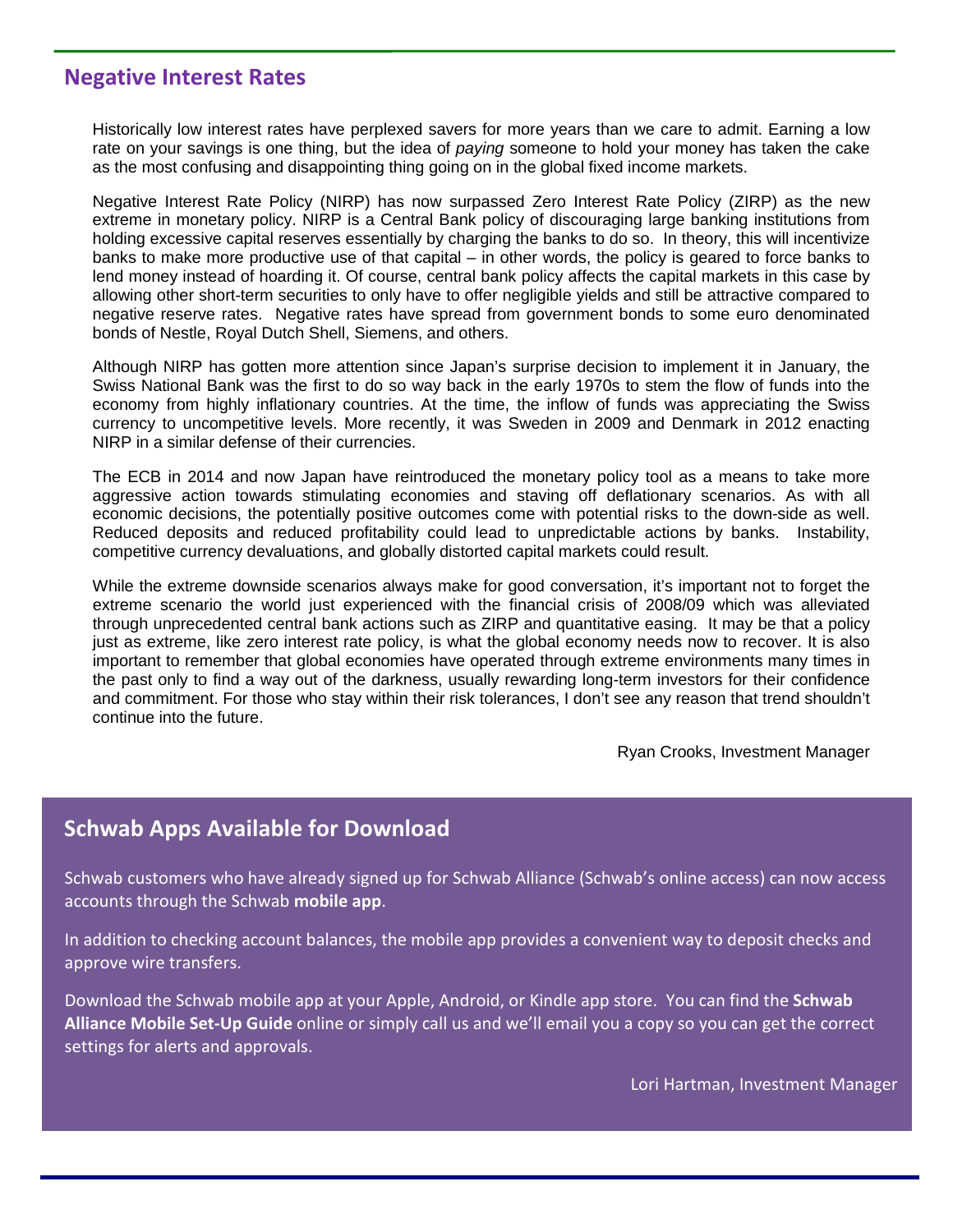# **In Times of Uncertainty, Don't Run Out of Gas**

The question I am asked most frequently is "where do you think the markets are headed next?" That's not an unexpected question since most people know I spend my days thinking about such things. But experience tells me that there's much more to this question. I believe what most of us really want to know is 'how do I make money in this volatile, unpredictable market without losing a lot if the market goes south?'

Over the past seven years the markets moved forward with gains averaging about 14% each year. In 2015 though, the market barely moved. Then 2016 began with the worst start in over 100 years. This has put investors on edge, feeling acutely aware that the global geopolitical situation is as unstable as ever, central bankers are implementing controversial policies, and the U.S. is in the throes of an ugly election cycle.

South Jersey Industries is a company that is not concerned with the direction of the stock market or the health of the global economy. SJI is busy serving its customers, keeping its employees safe, and looking to reward its shareholders.

South Jersey Industries has been in business since 1910 when it was known as Atlantic City Gas and Water Company. Over the decades the company acquired numerous smaller gas companies in the region, and today it serves about 375,000 customers through its main subsidiary, South Jersey Gas, in the seven southernmost counties of New Jersey. In addition to this regulated gas utility business, the company serves industrial customers like manufacturers and electric plants on a nonregulated basis. SJI also has non-regulated subsidiaries that are involved in the distribution and sale of natural gas plus a significant investment in solar.

As a regional, regulated gas utility, South Jersey Gas grows as new homes are built in its service territory. The 2008/9 recession slowed down home construction considerably, and over the past few years the company has focused on converting existing homes from other heat sources (oil and electric, for example) to natural gas. The strategy is working, and new customer growth has been in the 5-6,000 range in each of the past few years. Even as the number of customers has grown, though, the price of natural gas has fallen and SJI passes savings along to its customers.

Regulated utilities can also earn a rate of return on capital invested in improving the existing infrastructure. Following Superstorm Sandy, the New Jersey Board of Public Utilities has supported SJI and the other regional gas utilities in improving the safety and reliability of the state's natural gas infrastructure by replacing bare steel and brittle cast iron pipes much faster than originally planned. SJI's Accelerated Infrastructure Replacement Program has filed a \$500million, seven year extension to their original plan filed in 2009. Returns on that investment are regulated by the BPU, but this is the type of project that rewards shareholders and communities alike for the long term.

SJI serves many industrial customers throughout the region, and one project in particular has gotten a lot of press lately. The B.L. England electric generating station in Cape May County wants to convert from coal and oil to a natural gas-fed turbine to help meet the evolving air quality standards set by the State. A 22 mile pipeline has been proposed, part of which would run through the protected Pinelands. The project has received approval from the BPU, but faces further protests from environmentalists concerned with its impact on the Pines. This is the sort of conundrum utilities often face, where projects designed to meet one environmental standard are fought by a different set of environmentalists; hopefully a solution is reached that has minimal impact on the Pinelands and safely improves the overall situation.

A significant new development for SJI is its part in the development of the PennEast Pipeline, a 118-mile, \$1 billion interstate pipeline that will bring inexpensive natural gas to Mercer County, New Jersey, from the Marcellus Shale in Pennsylvania. The capacity for this pipeline is already fully subscribed and 80% of the capacity is under 15-year agreements – now the job is just to get it approved, financed, and built. SJI is a 20% equity owner in the project.

In 2015 SJI wrote down a significant investment in a power generating station dedicated to the Revel casino in Atlantic City. The failure of this investment and the capital involved definitely hurt shareholders and shook the confidence of those who know SJI as a company that takes many precautions in their allocation of capital. I believe this failure led to the recent CEO change, and the company is back on track for stable results going forward.



South Jersey Industries has committed to delivering high quality earnings, strengthening their balance sheet, and minimizing business risk. I believe the right management team is in place to do that. The stock pays a 3.80% dividend, and the capital allocation plan includes plans for growth (the dividend has grown 60% over the past five years). As uncertainty surrounds us, I believe SJI will be a stabilizing factor for investors looking for income and growth.

Mark Frombach, Chief Investment Officer